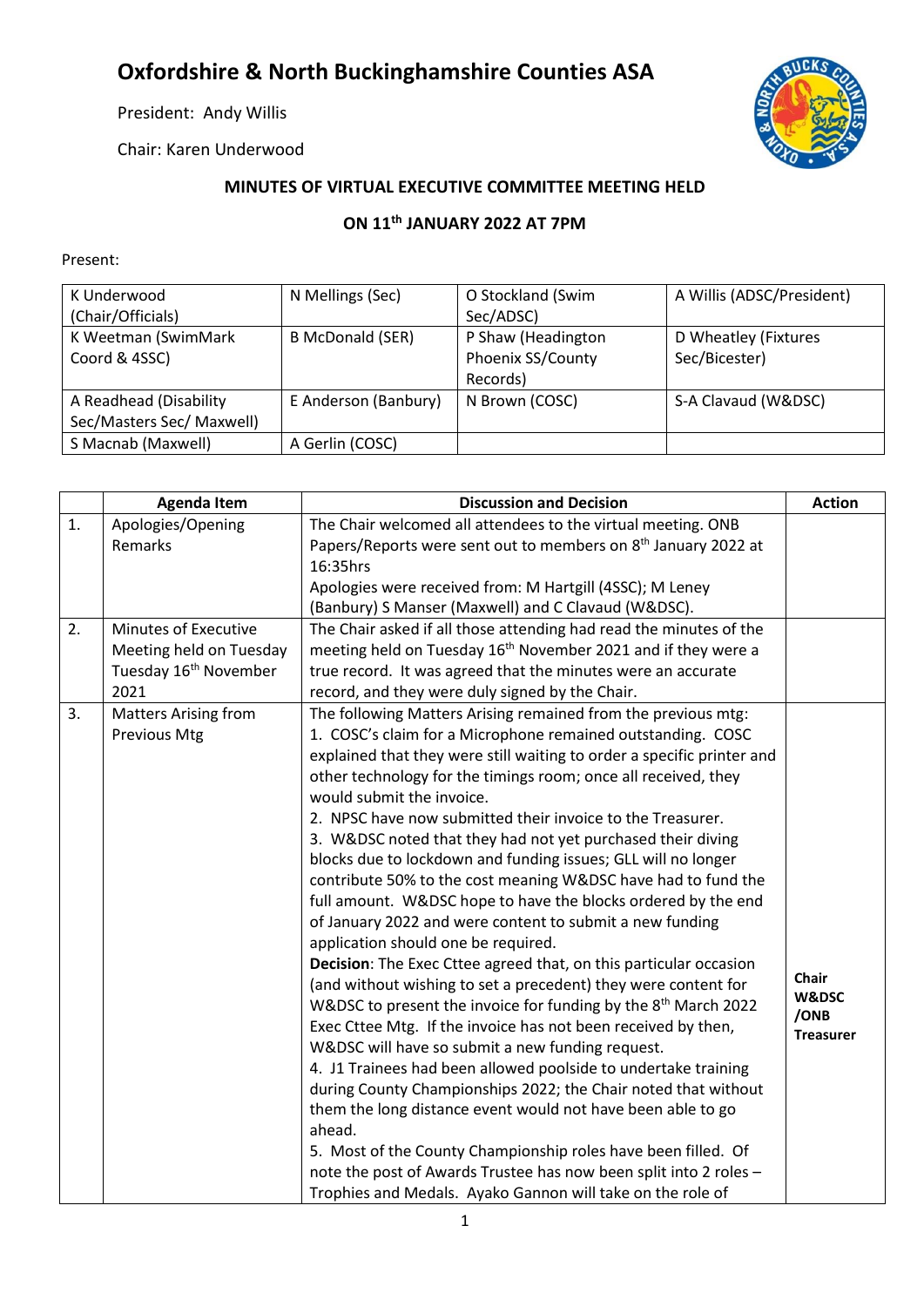|    | <b>Agenda Item</b>        | <b>Discussion and Decision</b>                                               | <b>Action</b> |
|----|---------------------------|------------------------------------------------------------------------------|---------------|
|    |                           | Medals - we still require a volunteer to take on the Trophy                  | <b>ONB</b>    |
|    |                           | element. The Sec will advertise this vacancy to Clubs and request a          | Sec/AllClubs  |
|    |                           | volunteer. Sec's Note: This was advertised to Clubs on 29                    |               |
|    |                           | December 2021 and with 11 <sup>th</sup> January 2022 minute distribution.    |               |
|    |                           | All other matters had been actioned or were due to be covered                |               |
|    |                           | within the various Discipline reports.                                       |               |
| 4. | Correspondence            | The Sec updated the Cttee that we had received correspondence                |               |
|    |                           | from a member wishing to purchase County Championship swim                   |               |
|    |                           | hats - this will be covered within the Swim Sec's update.                    |               |
| 5. | Chair's Report            | The Chair's report had been issued prior to the mgt and is                   |               |
|    |                           | attached. There were no questions.                                           |               |
| 6. | Treasurer's report        | Ian Powell's report had been issued prior to the mgt and is                  |               |
|    |                           | attached. Net increase in account is due to receipt of County                |               |
|    |                           | Championship payments; invoices for the main championships will              |               |
|    |                           | be raised in the forthcoming weeks which will see this reduce.               |               |
|    |                           | Refunds will be issued at the end of the County Championships.               |               |
|    |                           | The loss of spectator income, along with a significant increase in           |               |
|    |                           | pool hire costs has resulted in the County Championship predicting           |               |
|    |                           | a loss.                                                                      |               |
| 7. | <b>Disciplines</b>        | Swimming. Oliver Stockland's report was not issued prior to<br>a.            |               |
|    |                           | the mtg due to the first of the County Championshp events                    |               |
|    |                           | taking place days before the ONB Mtg. Oliver read out his                    |               |
|    |                           | report, which is duly attached. Thanks to all volunteers,                    |               |
|    |                           | officials and coaches for supporting the first event which went              |               |
|    |                           | well. Total individual accepted entries for the championship                 |               |
|    |                           | were 3,188; 185 less than in 2020; 179 of the 185 were in the                |               |
|    |                           | long distances. All the 200/100/50 events have been                          |               |
|    |                           | oversubscribed and there are some particularly weak age                      |               |
|    |                           | groups such as the 14 year old boys (only rejected 4% of the 14              |               |
|    |                           | year olds entries), open girls and so on - so may not always                 |               |
|    |                           | have full finals in the main weekends of the champonships. It is             |               |
|    |                           | worth noting that we normally make a profit of £10,000 at                    |               |
|    |                           | County Championships - this year we're estimating a £6,000                   |               |
|    |                           | loss. Considerable savings have been made in catering; we                    |               |
|    |                           | have not had to use Aquavale's catering as their café is closed              |               |
|    |                           | thereby enabling us to use different caterers. In light of the               |               |
|    |                           | difficult financial situation this year, the Swim Sec has not                |               |
|    |                           | purchased the presentation backdrop nor the age group                        |               |
|    |                           | awards for top boy and girl in each age group - this will be                 |               |
|    |                           | reviewed for the 2023 Championships. No spectator revenue                    |               |
|    |                           | at all has been included in the Swim Sec financials, so if we are            |               |
|    |                           | able to have any spectators at the Championships this will help              |               |
|    |                           | offset the loss.                                                             |               |
|    |                           | County Swim Hats. The Swim Sec has purchased County swim                     |               |
|    |                           | hats and rather than have swimmers purchase hats on the day,                 |               |
|    |                           | Clubs will be asked to send Oliver their requirements; he will               |               |
|    |                           | issue them at the main weekend. Hats cost £8 each; one order                 | All           |
|    |                           | request from each club stating the number of hats required to                | Clubs/ONB     |
|    |                           | be with Oliver by end of 22 <sup>nd</sup> January. The cost of the hats will | Sec           |
|    |                           | be deducted from each clubs' county refunds. The ONB Sec                     |               |
|    |                           | will notify clubs accordingly and include a visual of the hat.               |               |
|    |                           | Sec's Note: Clubs notified 11 Jan 2022.                                      |               |
| 8. | <b>Talent Pathway Dev</b> | As Noel Horton had to leave the mtg early, his agenda item was               |               |
|    | Camp 2021/22              | brought forward. Noel's report had been issued prior to the mgt              |               |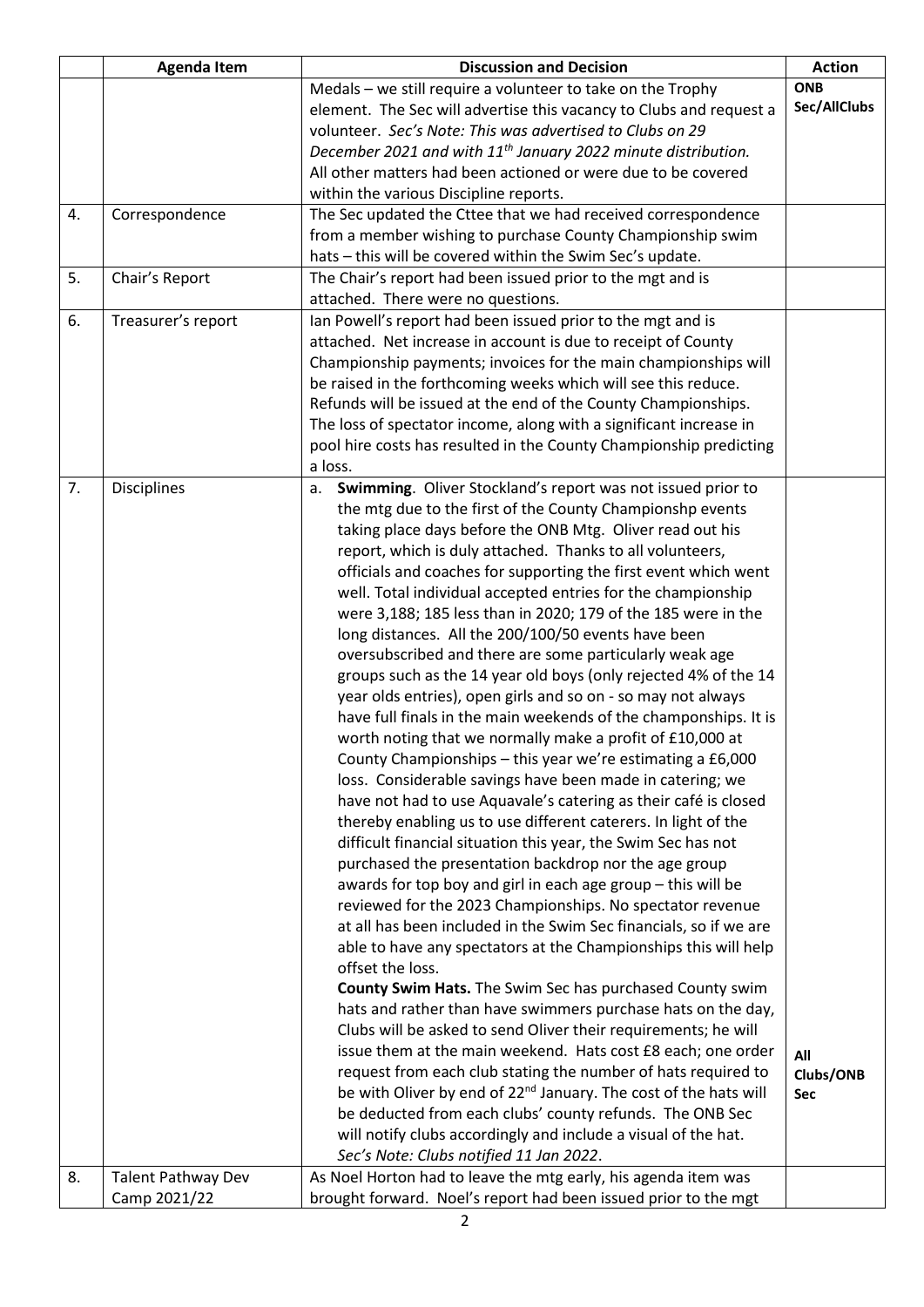|    | <b>Agenda Item</b>      | <b>Discussion and Decision</b>                                                                                         | <b>Action</b>                |
|----|-------------------------|------------------------------------------------------------------------------------------------------------------------|------------------------------|
|    |                         | and is attached. The plan is to have 2 online sessions and one face-                                                   |                              |
|    |                         | to-face session. He proposed some leeway regarding numbers to                                                          |                              |
|    |                         | take into account covid withdrawals; the Exec cttee agreed this                                                        |                              |
|    |                         | proposal. The Treasurer requested that Noel provide him early                                                          |                              |
|    |                         | sight of camp costings. There was a lengthy discussion regarding                                                       | <b>Noel Horton</b>           |
|    |                         | the format and dates of the camps and it was noted that usually                                                        |                              |
|    |                         | SE/SER dictate camp dates. Ben McDonald and the ONB Sec                                                                |                              |
|    |                         | agreed to contact Kristie Jarrett/SER to confirm camp dates and                                                        | <b>SER/ONB</b><br><b>Sec</b> |
|    |                         | details.                                                                                                               |                              |
|    |                         | Camp TShirts/Swim Hats. Following a lengthy discussion, the Exec                                                       |                              |
|    |                         | Cttee agreed, in principle, that there would be a charge for taking                                                    |                              |
|    |                         | part in the camp (circa £25 and to be confirmed at a later date)                                                       |                              |
|    |                         | with Hats and Tshirts to be included in the cost of the camp.                                                          |                              |
|    |                         | It was noted that there remains an urgent need for the County                                                          |                              |
|    |                         | Camp Admin role - this crucial role is required to organise and                                                        | <b>All Clubs</b>             |
|    |                         | undertake the county camp administration. Noel left the mtg at                                                         |                              |
|    |                         | 7.48 pm.                                                                                                               |                              |
| 7. | Disciplines (continued) | Fixtures. Noted there was nothing to report.<br>b.                                                                     |                              |
|    |                         | Records. Peter Shaw presented the Records Claim Report<br>c.                                                           |                              |
|    |                         | which is duly attached; he highlighted 4 very good swims at the                                                        |                              |
|    |                         | December winter championships in Sheffield.                                                                            |                              |
|    |                         | d. Artistic Swimming. Mandy Fuller's report had been issued                                                            |                              |
|    |                         | prior to the mgt and is attached. She highlighted that nothing                                                         |                              |
|    |                         | had been heard from InSynch Milton Keynes for quite some                                                               |                              |
|    |                         | time and she would follow that up. It was noted that the<br>Competitive Swimmer   Find a club and get into competitive |                              |
|    |                         | swimming was not accurate; for eg, Henley Synchro Club was                                                             |                              |
|    |                         | still listed although they disbanded some time ago. Ben agreed                                                         | <b>SER</b>                   |
|    |                         | to raise this with SE.                                                                                                 |                              |
|    |                         | e. Officials. Karen Underwood's report had been issued prior to                                                        |                              |
|    |                         | the mtg and is attached. She noted that most County                                                                    |                              |
|    |                         | Championship Sessions had sufficient officials, but that we                                                            |                              |
|    |                         | were a bit short for the finals, especially on the first Saturday.                                                     |                              |
|    |                         | She has managed to source tops for officials which they can                                                            |                              |
|    |                         | purchase themselves, via Maxwell's website shop. Thanks to                                                             |                              |
|    |                         | Maxwell for their help with this.                                                                                      |                              |
|    |                         | Masters. Amanda Readhead's report had been issued prior to<br>f.                                                       |                              |
|    |                         | the mtg and is attached. At the last Exec Cttee Mtg the issue of                                                       |                              |
|    |                         | purchasing Tshirts was raised. A member noted that some                                                                |                              |
|    |                         | Counties have a stock of Tshirts for masters which they hand                                                           |                              |
|    |                         | out and collect back on the day; therefore, reducing the annual                                                        | <b>Masters</b>               |
|    |                         | cost of replacing all Tshirts. Amanda will investigate this                                                            | Sec                          |
|    |                         | option.                                                                                                                |                              |
|    |                         | Disability. Amanda Readhead's report had been issued prior to<br>g.                                                    |                              |
|    |                         | the mtg and is attached.                                                                                               |                              |
|    |                         | Masters' Records. Noted there was nothing to report.<br>h.                                                             |                              |
|    |                         | SwimMark Coord. Kim Weetman's report had been issued<br>i.                                                             |                              |
|    |                         | prior to the mtg and is attached.                                                                                      |                              |
| 9. | <b>County Trophies</b>  | Due to the issues raised at the November 2021 Exec Cttee mtg                                                           |                              |
|    |                         | regarding the return of trophies, a County Championships Trophy                                                        |                              |
|    |                         | Acceptance Form had been produced and circulated to clubs on                                                           |                              |
|    |                         | 11 <sup>th</sup> January 2022. Parents of swimmers under 18 who receive a                                              |                              |
|    |                         | County Championship Trophy will be required to sign the form                                                           |                              |
|    |                         | before taking the trophy home; this is to enable ONB to contact                                                        |                              |